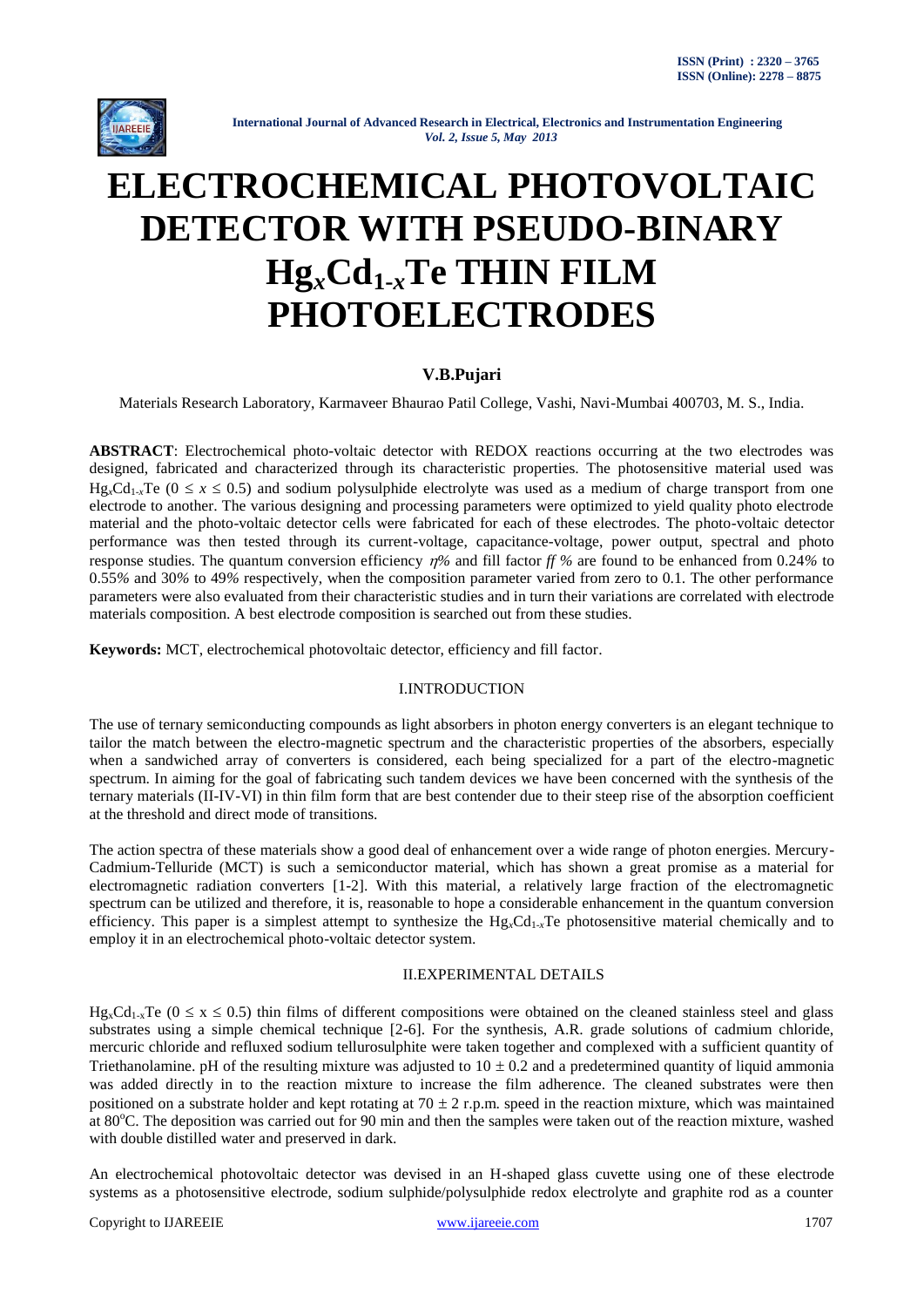

electrode. The power output characteristics were obtained for all the detector configurations under a constant input light intensity of 20 mW/cm<sup>2</sup> (tungsten filament lamp, 250W). A potentiometric arrangement in a two-electrode detector system was used for this purpose.

The generated photo potentials and photocurrents were noted for various incident intensities from 5 mW/cm<sup>2</sup> to 35 mW/cm<sup>2</sup>. The spectral responses of the various detector systems were examined in the range of wavelengths from 400 nm to 1300 nm. The dynamic *I–V* and *C–V* characteristics in dark were obtained potentiometrically. A three- electrode detector system was used for the *C-V* measurements. A saturated calomel electrode (SCE) was used as a reference electrode. An Aplab-4910 LCR-Q meter was used to measure the junction capacitance whereas the *I–V* characteristics were obtained as usual. The reverse leakage current of these detectors was noted in the 373 to 300 K temperature ranges to calculate the built–in potentials  $\Phi_{\alpha}$ . 6 ½ digit H.P. and 4 ½ digit HIL 2665 multimeters were used for the measurement of currents and voltages. Illumination intensities were recorded by a Lutron – 101 (Taiwan) luxmeter. A ten–turn 1 k $\Omega$  helical potentiometer was used to vary the junction potential. The surface morphology of these detector materials was observed through a scanning electron microscope, CAMECA SU-30 (France). The X-ray diffractograms were obtained for these electrode materials in the scanning range of  $2\theta$  from  $20^{\circ}$  to  $80^{\circ}$ . A Philips, PW-3710 X-ray diffractometer was used for this purpose.

# III.RESULTS AND DISCUSSION

 $Hg<sub>x</sub>Cd<sub>1-x</sub>Te$  thin film photo electrodes of varying composition parameter x from 0 to 0.5 were deposited onto wellpolished stainless steel substrates by a simple chemical growth technique reported elsewhere [7-8]. The as-grown electrode materials were relatively uniform, mechanically hard, diffusely reflecting and tightly adherent to the substrate support with milky white in colour throughout the range studied. The composition dependent growth mechanism was studied and it has been observed that, the photoelectrode thickness decreased nonlinearly with the photoelectrode composition. Similar observations are available in the literature and can be explained as usual [3-6].

The electrochemical photo-voltaic detector set in a glass cuvette with  $Hg_xCd_{1-x}Te$  photo electrodes and sodium sulphide/polysulphide electrolyte illuminated by a light of photon energies greater than the optical gap of a semiconductor electrode. The excess charge carriers, which are generated as a result of the photon absorption, are separated at the space-charge region, the electrons move deep into the bulk, while holes arrive at the surface of the semiconductor that causes redox reactions in the electrode/electrolyte system. The charge separation process continues until it results in a counter field, which is maximized at the open circuit condition.

The current-voltage characteristics have been analyzed to yield the junction quality factor,  $n_d$  from the linear region of the  $\log I_d$  versus *V* plots as shown in Figure 1.



Fig. 1. Variation of Log  $I_d$  with Voltage for  $Hg_xCd_{1-x}Te$  thin film electrodes of composition: a)  $x = 0$  ( $\blacksquare$ ), b)  $x = 0.05$  ( $\blacktriangle$ ), c)  $x = 0.1$  ( $\mathbf{x}$ ), d)  $x = 0.3$  ( $\blacktriangle$ ) and e)  $x = 0.5$  ( $\blacktriangle$ ).

The calculated values of  $n_d$  are cited in the Table.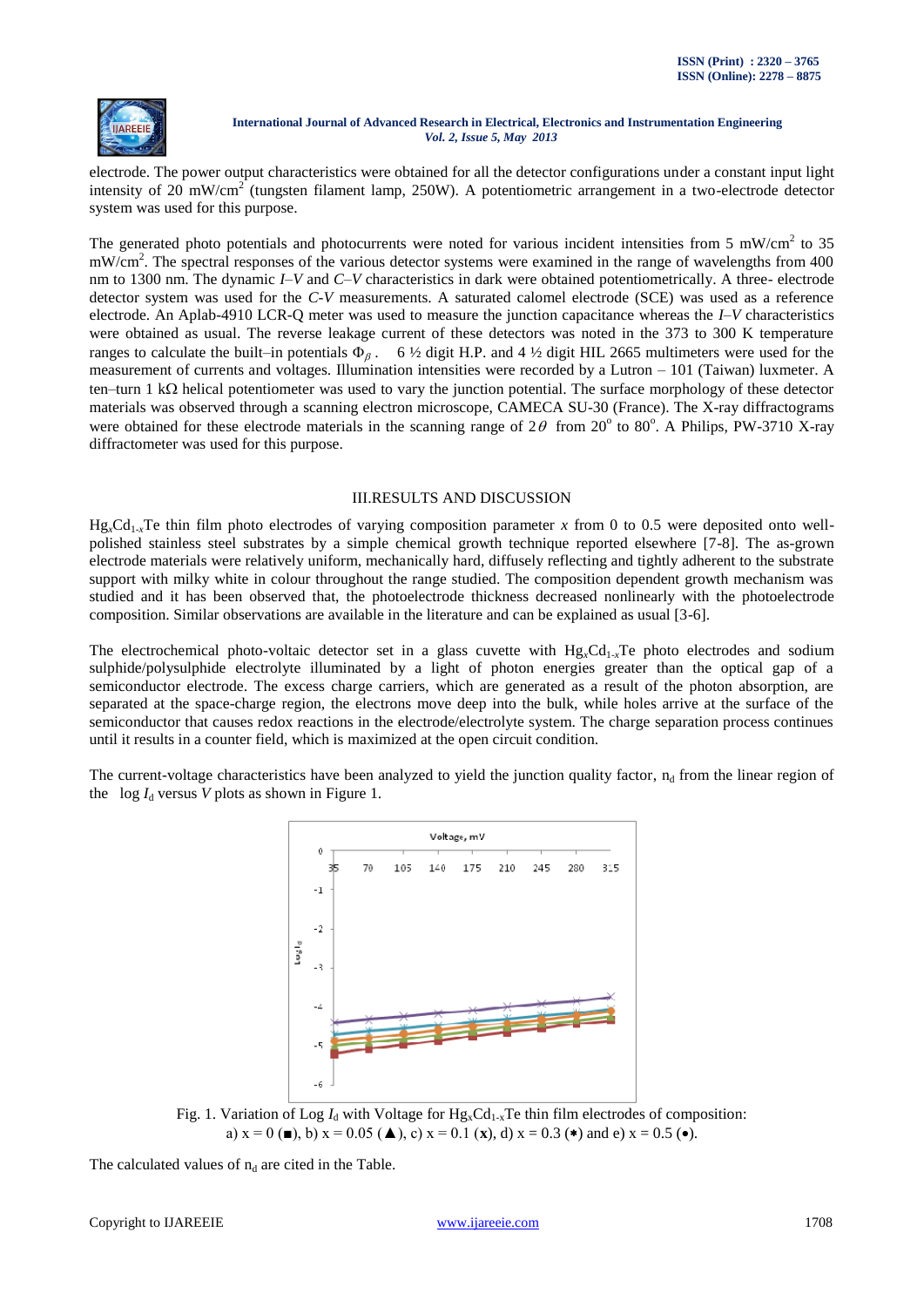

|  | Table. Electrochemical photo-voltaic detector performance parameters of $Hg_xCd_{1-x}Te$ thin film photo electrodes. |  |  |  |  |  |  |  |  |
|--|----------------------------------------------------------------------------------------------------------------------|--|--|--|--|--|--|--|--|
|--|----------------------------------------------------------------------------------------------------------------------|--|--|--|--|--|--|--|--|

| Photo<br>electrode<br>materials | $n_d$ | $n_{\rm L}$ | $V_{\text{fb}}$<br>mV | $\Phi_{\beta}$ ,<br>eV | $\eta\%$ | ff% | $R_{s}$<br>Ω | $R_{\rm sh}$<br>$K\Omega$ | Crystallite size<br>in A <sup>°</sup> from |            |
|---------------------------------|-------|-------------|-----------------------|------------------------|----------|-----|--------------|---------------------------|--------------------------------------------|------------|
| composition, $x$ .              |       |             |                       |                        |          |     |              |                           | <b>XRD</b>                                 | <b>SEM</b> |
| $\mathbf{0}$                    | 2.49  | 2.16        | $-635$                | 0.45                   | 0.34     | 30  | 956          | 1.35                      | 154                                        | 198        |
| 0.05                            | 2.38  | 1.94        | $-689$                | 0.53                   | 0.39     | 39  | 876          | 1.52                      | 183                                        | 228        |
| 0.1                             | 1.92  | 1.52        | $-810$                | 0.69                   | 0.55     | 49  | 564          | 1.78                      | 206                                        | 283        |
| 0.15                            | 2.13  | 1.89        | $-796$                | 0.63                   | 0.52     | 41  | 589          | 1.73                      | 194                                        | 242        |
| 0.20                            | 2.27  | 2.1         | $-773$                | 0.58                   | 0.49     | 37  | 613          | 1.69                      | 178                                        | 213        |
| 0.30                            | 2.34  | 2.26        | $-750$                | 0.55                   | 0.45     | 35  | 637          | 1.63                      | 156                                        | 180        |
| 0.50                            | 2.43  | 2.3         | $-723$                | 0.47                   | 0.43     | 32  | 685          | 1.60                      | 142                                        | 163        |

It has been found from the magnitude of junction quality factors  $(n_d)$  that recombination is the dominant mechanism at the interface. The junction quality factors  $(n_d)$  has systematic variation, and as expected, it is smaller for  $x = 0.1$ , showing a less trap density at the interface formed by this photoelectrode. The semiconductor/electrolyte interface (electrochemical photovoltaic detector) can be modelled as a Schottky barrier and it is, therefore, possible to represent the current-voltage characteristic by the relation,

$$
I = I_{\text{ph}} - I_{\text{d}} = I_{\text{ph}} - I_{\text{o}} \left[ \exp \left( \frac{qV}{n_{\text{d}} kT} \right) - 1 \right] \tag{1}
$$

where *I* is the net current density,  $I_{ph}$  and  $I_d$  are the photo and dark current densities, respectively.  $I_0$  is the reverse saturation current density,  $V$  is the applied bias voltage and  $n_d$  is the junction ideality factor. For bias voltages exceeding  $3kT/q$  and in the equilibrium open- circuit conditions ( $I_{ph} = I_d$ ,  $V = V_{ph}$ ), (1) can be rearranged as,

$$
V_{\rm ph} \approx \left(n_{\rm L} \frac{kT}{q}\right) \ln\left(\frac{I_{\rm ph}}{I_{\rm o}}\right) \qquad \qquad ...(2)
$$

where  $V_{ph}$  is the maximum voltage at the open circuit condition and  $I_{ph}$  is the short circuit current density. Under this condition, because  $I_{ph} \alpha F_L$ , the incident light intensity and  $I_{ph} \gg I_0$ , (2) reduces to,

$$
V_{\text{ph}} \propto (n_{\text{L}} \frac{kT}{q}) \ln F_{\text{L}} \qquad \dots (3)
$$

A plot of *V*ph versus ln *I*ph should therefore yield a straight line as shown in Figure 2.



Fig. 2. Variation of photopotential,  $V_{ph}$  with ln  $I_{ph}$  for Hg<sub>x</sub>Cd<sub>1-x</sub>Te thin film electrodes of composition: a)  $x = 0$  (**■**), b)  $x = 0.05$  (**▲**), c)  $x = 0.1$  (**x**), d)  $x = 0.2$  (**\***) and e)  $x = 0.5$  (**\***).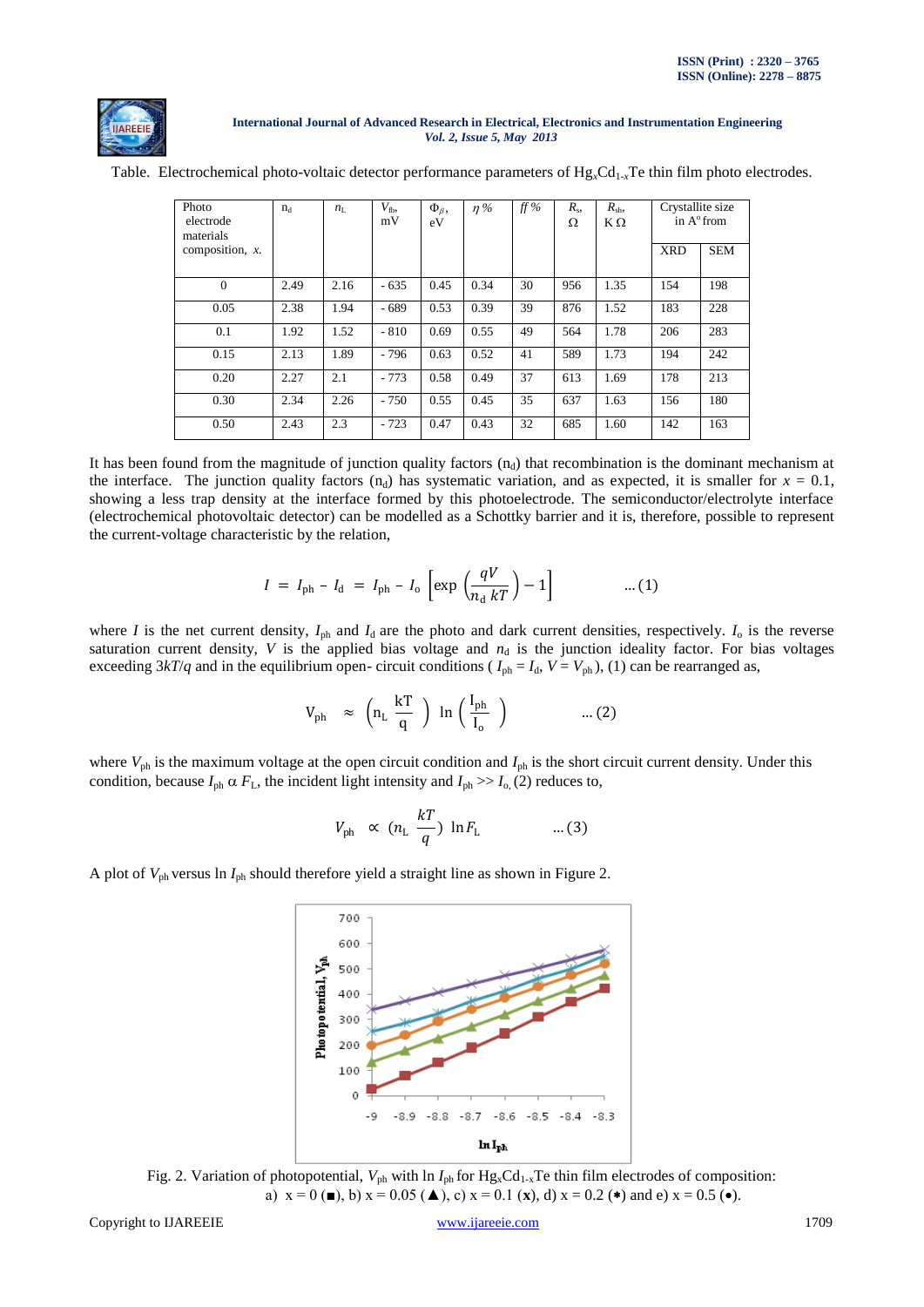

The lighted quality factor  $n<sub>L</sub>$  of the junction may then be computed for these detector configurations and are cited in the Table. As the short circuit current is an approximately linear function of the light intensity, we have also studied the variations of  $I_{ph}$  with  $F_L$  for these electrochemical photovoltaic detectors. The linear dependence of the short circuit current also demonstrates that the transport of electro active species to the electrode / electrolyte interface does not limit the rate of the overall charge transfer reaction over the range of incident intensities employed [9-10].

In a semiconductor / electrolyte system, the nature of charge transfer process across the interface is defined by a wellknown Butler-Volmer relation. The capacitance-voltage measurements were made on these photo-voltaic detector cells to evaluate the flat band potential, which determines the relative positions of the Fermi levels of semiconductor and an electrolyte and in turn the amount of band bending at the interface. The intrinsic band bending at the interface is a measure of the depletion layer width inside the semiconductor, and hence it determines the ability of the electrode to operate at the short circuit condition, which is also equivalent to a measure of the maximum open circuit voltage that can be achieved from the photo-voltaic detector. For a semiconductor / electrolyte interface, the space-charge capacitance is related to the applied voltage across it is,

$$
C^{-2} = \frac{2\left(V - V_{\text{fb}} - \frac{kT}{q}\right)}{(q \varepsilon \varepsilon_o N_{\text{D}})} \qquad ...(4)
$$

where  $V_{\text{fb}}$  is the flat band potential and other symbols have their usual meanings. The Mott-Schottky plots have been constructed to determine the actual values of the flat band potentials. The flat band potentials obtained by extrapolating the linear region of the  $C^2$  versus *V* variations on the voltage-axis and the values are cited in the Table. It has been observed that the variation of  $V_{\text{fb}}$  with photoelectrode composition, *x* reached a maximum at  $x = 0.1$ . This change in  $V_{\text{fb}}$ with electrode composition could be ascribed to the decrease in the electron affinity as a result of the introduction of Hg into CdTe-lattice and an increased amount of surface adsorption [11-12]. The plots of log  $(I_o/T^2)$  versus 1000/*T* are shown in Figure 3.



Fig. 3. Plots of Log  $(I_0/T^2)$  with temperature for  $Hg_xCd_{1-x}Te$  thin film electrodes of composition: a)  $x = 0$  ( $\blacksquare$ ), b)  $x = 0.05$  ( $\blacktriangle$ ), c)  $x = 0.1$  ( $x$ ), d)  $x = 0.15$  ( $\blacktriangle$ ) and e)  $x = 0.3$  (+).

The values of built-in potentials  $\Phi_\beta$  for these electrochemical photovoltaic detectors were determined from the linear regions of these plots.

These interfaces were further characterized through the power output characteristics under a constant illumination of 20 mW/cm<sup>2</sup> and the photo potentials and photo currents as the functions of photoelectrode composition, *x* were plotted as usual. The variations in photocurrents with respect to the wavelength of incident radiations are shown in Figure 4. Typically, the quantum conversion efficiency  $\eta\%$  and fill factor  $f\%$  have been enhanced from 0.24% to 0.55% and 30*%* to 49*%* respectively. The other performance parameters such as series resistance *R*<sup>s</sup> , shunt resistance *R*sh, response/switching time etc of these electrochemical photo-voltaic detectors were computed and their values are documented in the Table. It is clear that the overall performance of the electrochemical photovoltaic detector is improved significantly at  $x = 0.1$  and can be interpreted from the following theoretical relation,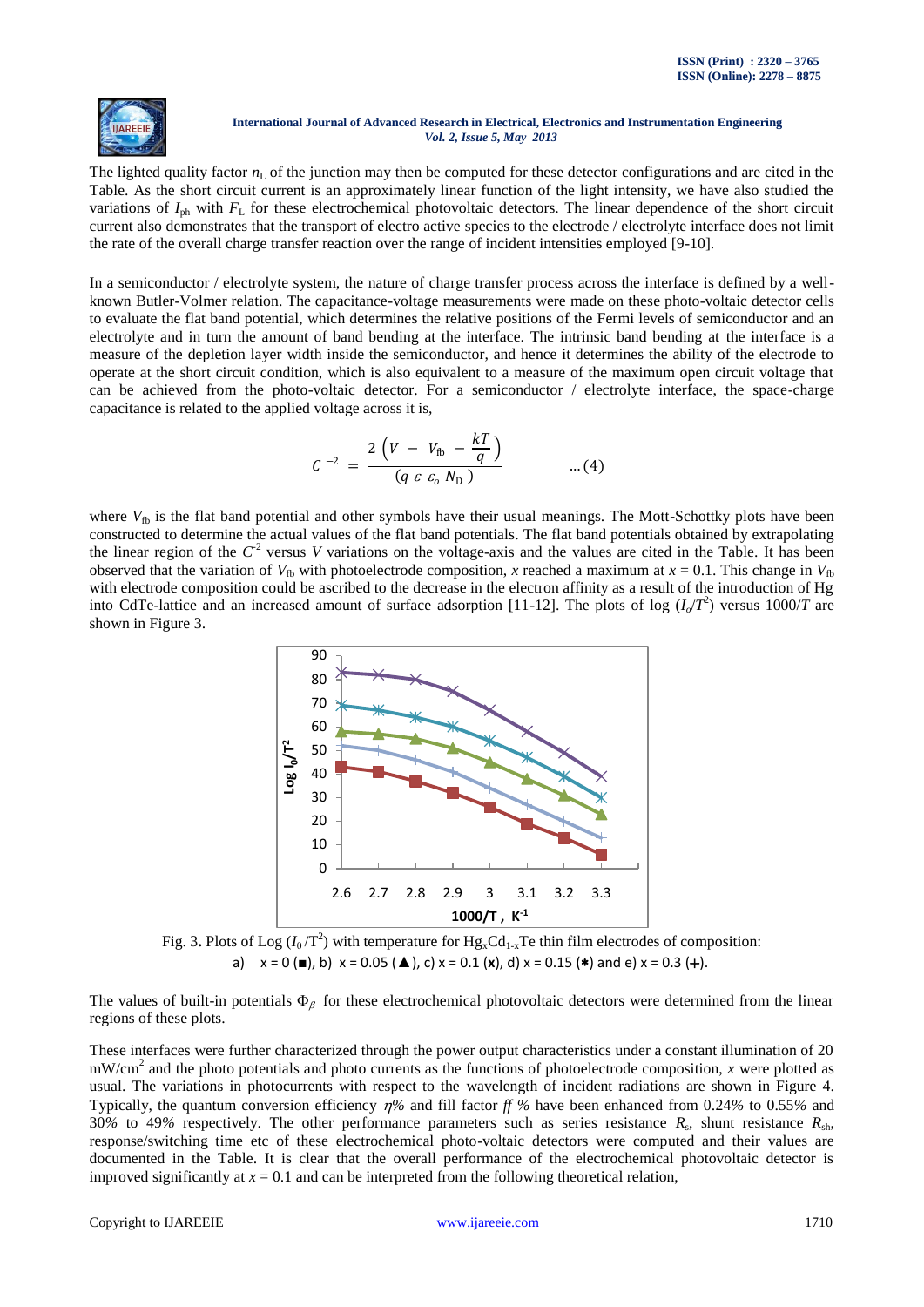



Fig. 4. Dependence of photocurrent,  $I_{ph}$  on wavelength of incident radiations for  $Hg_xCd_{1-x}Te$  thin film photoelectrodes: a)  $x = 0$  ( $\blacksquare$ ), b)  $x = 0.1$  ( $\blacktriangle$ ) and c)  $x = 0.4$  (**x**)

where the symbols have their usual meanings. The maximum conversion efficiency  $\eta_{\text{max}}$  depends on  $V_{\text{fb}}$  and  $E_{g}$ . In this case, the radiation detector delivered maximum power output at  $x = 0.1$  and could be attributed to a larger value of the flat band potential shown by the detector. For the electrochemical photovoltaic detector with an n-type semiconductor photoelectrode, the larger the value of the flat band potential, more negative is the photoelectrode and greater is the possible output voltage. The enhancement in the flat band potential/open circuit photo potential is caused due to the creation of the new donor levels by substitution of  $Cd^{2+}$  ions by  $Hg^{2+}$  ions which effectively shift the Fermi level in the upward direction increasing the amount of band bending and hence the open circuit photo potential [12].



Fig. 5. SEM micrographs of  $Hg_xCd_{1-x}Te$  thin film photoelectrodes: a)  $x = 0$ , b)  $x = 0.1$ , c)  $x = 0.2$  and d)  $x = 0.4$ 

The incremental changes in the photocurrent can be correlated to the modifications in the photoelectrode properties such as increased photoelectrode absorption, decreased band gap and series resistance of the detector material,